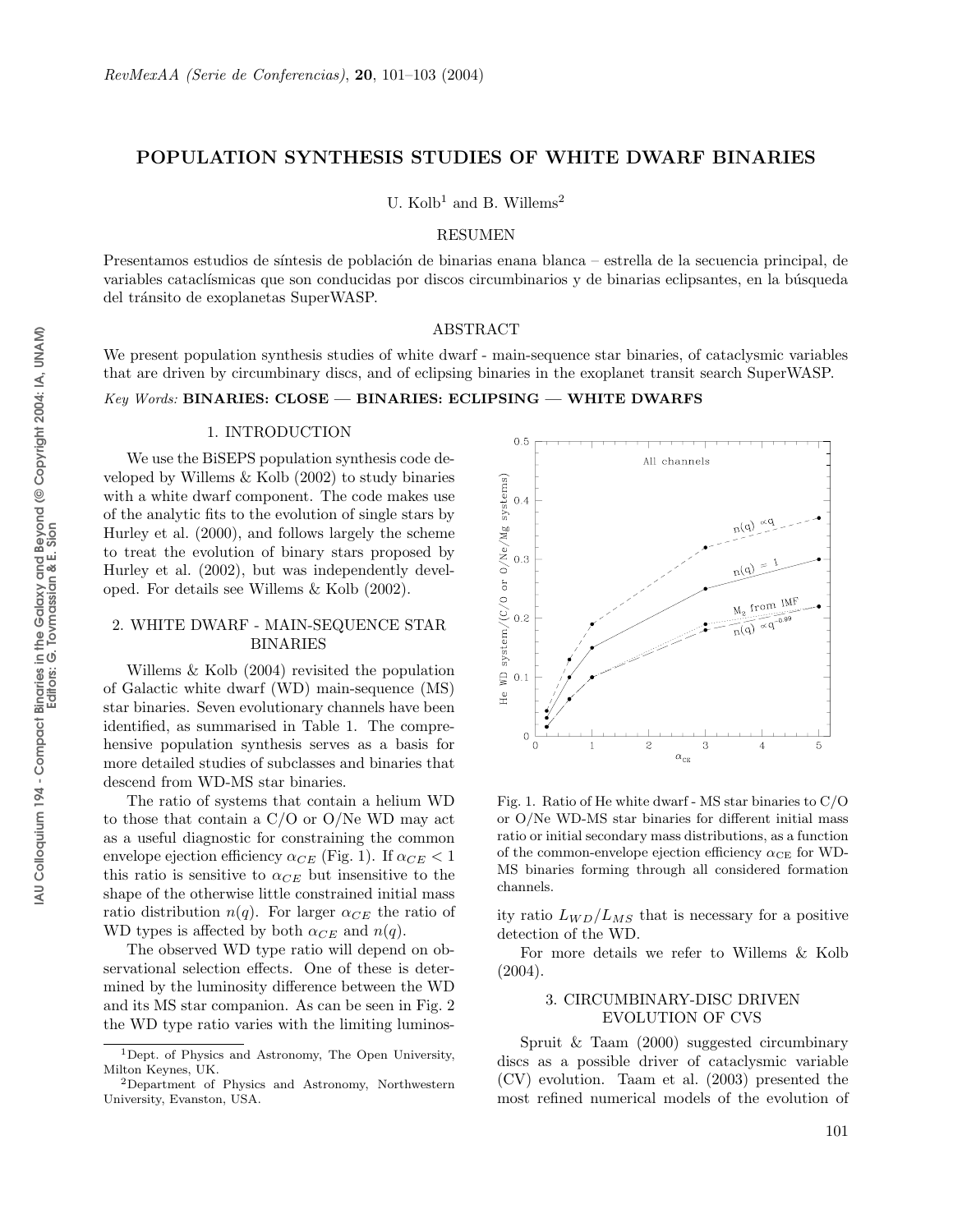| Channel        | nature of 1st RLOF | description    | remnant WD     | %                  |
|----------------|--------------------|----------------|----------------|--------------------|
|                | stable             | Case $A/B$     | He             | $5 - 15$           |
| $\mathfrak{D}$ | stable             | Case B, nHe    | $C/O$ , $O/Ne$ | $0.1 - 4$          |
| 3              | stable             | Case C         | $C/O$ , $O/Ne$ | $0.1 - 3$          |
| 4              | unstable           | Case B CE      | He             | 35-40              |
| 5              | unstable           | Case B CE, nHe | $C/O$ , $O/Ne$ | 0.1                |
| 6              | unstable           | Case C CE      | $C/O$ , $O/Ne$ | $50 - 55$          |
|                | non-interacting    |                | $C/O$ , $O/Ne$ | $C7:(C1-C6) = 7:3$ |

TABLE 1 FORMATION CHANNELS OF WD-MS STAR BINARIES



Fig. 2. The fraction  $F$  of systems for which the WD to MS star luminosity ratio is larger than the limiting  $\text{ratio}\left(L_{\text{WD}}/L_{\text{MS}}\right)_{\text{crit}},$  in the case of a standard population synthesis model (see Willems & Kolb 2004 for details). The thick solid line represents the total for all systems forming through formation channels 1–7, while the thin lines distinguish between the contributions of channels 4, 6 and 7.

CVs with circumbinary discs. In the light of continuing doubts of the validity of the standard disrupted magnetic braking model for the CV period gap (e.g. Andronov et al. 2003) we investigate if circumbinary disc-driven evolution can lead to a feature reminiscent of the period gap in the CV orbital period distribution. To do so we assume an ad-hoc continuous magnetic braking with a timescale of  $10^{10}$  yr, while other parameters affecting the formation and evolution of CVs (such as  $\alpha_{CE}$  and  $n(q)$ ) are varied.

We make use of an extended grid of circumbinary disc-driven evolutionary sequences of CVs, a subset of which was published by Taam et al. (2003). The disc feeding parameter  $\delta$ , the mass accretion rate into the circumbinary disc in units of the mass



Fig. 3. Predicted orbital period distributions of CVs that evolve under the influence of a circumbinary disc.

transfer rate, is assumed to be bimodal ( $\delta = 0.0003$ ) for donor star mass  $M_2 > 0.35 M_{\odot}$ ,  $\delta = 0.0001$  for  $M_2 < 0.35 M_{\odot}$ ).

Figure 3 shows the resulting orbital period distribution of a complete, volume-limited sample of CVs, for standard parameters as in Willems & Kolb (2002).

We find that a gap feature does appear only if  $\delta$ is bimodal, and that in the intrinsic population the number of systems above and below the period gap region is about equal. Any likely observational selection effect would favour the brighter systems above the gap, so in order to reproduce the observed period distribution (e.g. Ritter & Kolb 2003) the intrinsic distribution should have a lot more power at short orbital periods. We attempted and failed to achieve this by varying standard parameters within reason-